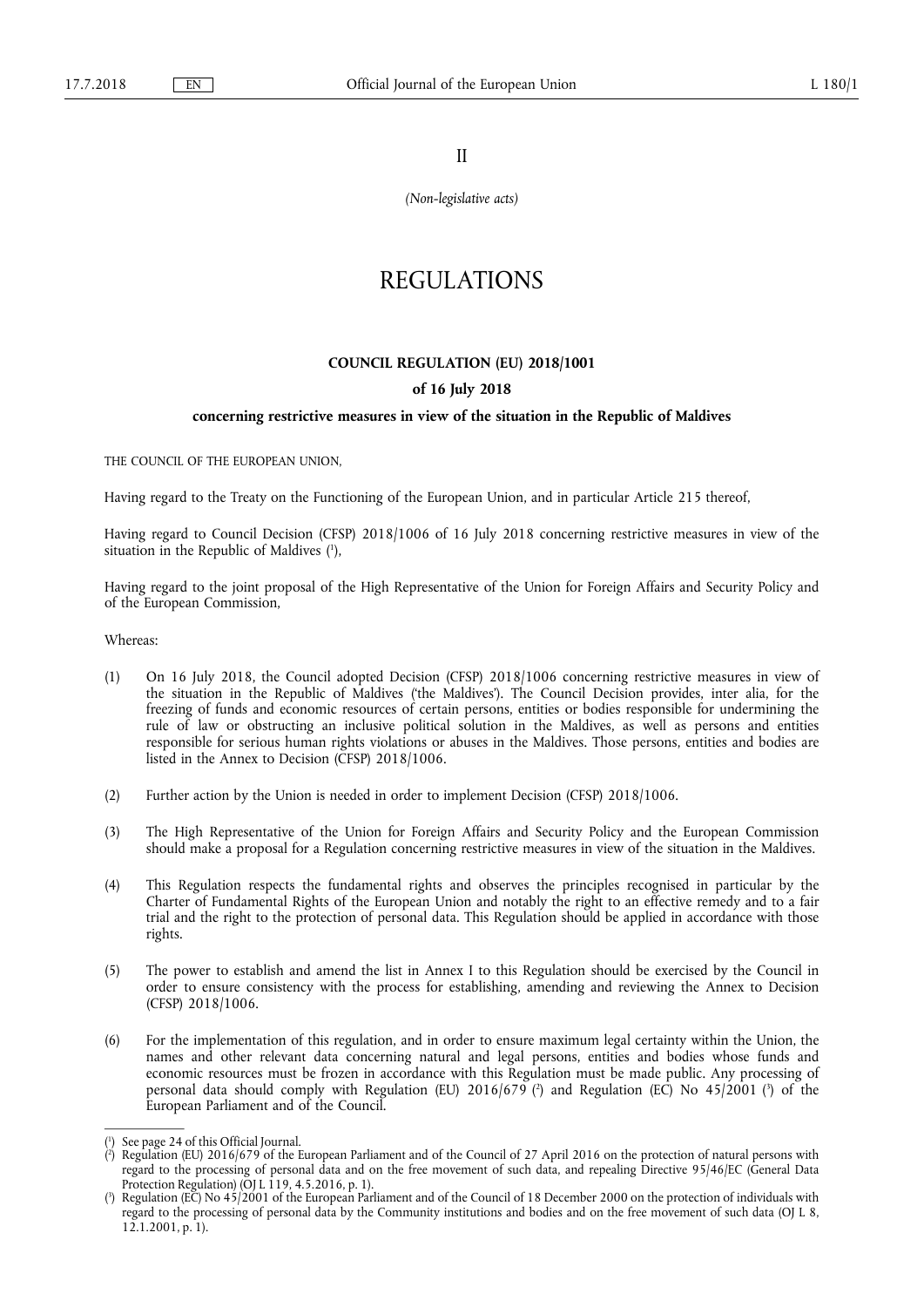- (7) Member States and the Commission should inform each other of the measures taken under this Regulation and of other relevant information at their disposal in connection with this Regulation.
- (8) Member States should lay down rules on sanctions applicable to infringements of the provisions of this Regulation and make sure that they are implemented. Those sanctions should be effective, proportionate and dissuasive.
- (9) In order to ensure that the measures provided for in this Regulation are effective, it should enter into force immediately upon its publication,

HAS ADOPTED THIS REGULATION·

## *Article 1*

For the purposes of this Regulation, the following definitions apply:

- (a) 'claim' means any claim, whether asserted by legal proceedings or not, made before or after the date of entry into force of this Regulation, under or in connection with a contract or transaction, and includes in particular:
	- (i) a claim for performance of any obligation arising under or in connection with a contract or transaction;
	- (ii) a claim for extension or payment of a bond, financial guarantee or indemnity of whatever form;
	- (iii) a claim for compensation in respect of a contract or transaction;
	- (iv) a counterclaim;
	- (v) a claim for the recognition or enforcement, including by the procedure of exequatur, of a judgment, an arbitration award or an equivalent decision, wherever made or given;
- (b) 'contract or transaction' means any transaction of whatever form and whatever the applicable law, whether comprising one or more contracts or similar obligations made between the same or different parties; for this purpose 'contract' includes a bond, guarantee or indemnity, particularly a financial guarantee or financial indemnity, and credit, whether legally independent or not, as well as any related provision arising under, or in connection with, the transaction;
- (c) 'competent authorities' refers to the competent authorities of the Member States as identified on the websites listed in Annex II;
- (d) 'economic resources' means assets of every kind, whether tangible or intangible, movable or immovable, which are not funds, but may be used to obtain funds, goods or services;
- (e) 'freezing of economic resources' means preventing the use of economic resources to obtain funds, goods or services in any way, including, but not limited to, by selling, hiring or mortgaging them;
- (f) 'freezing of funds' means preventing any move, transfer, alteration, use of, access to, or dealing with funds in any way that would result in any change in their volume, amount, location, ownership, possession, character, destination or other change that would enable the funds to be used, including portfolio management;
- (g) 'funds' means financial assets and benefit of every kind, including, but not limited to:
	- (i) cash, cheques, claims on money, drafts, money orders and other payment instruments;
	- (ii) deposits with financial institutions or other entities, balances on accounts, debts and debt obligations;
	- (iii) publicly and privately traded securities and debt instruments, including stocks and shares, certificates representing securities, bonds, notes, warrants, debentures and derivatives contracts;
	- (iv) interest, dividends or other income on or value accruing from or generated by assets;
	- (v) credit, right of set-off, guarantees, performance bonds or other financial commitments;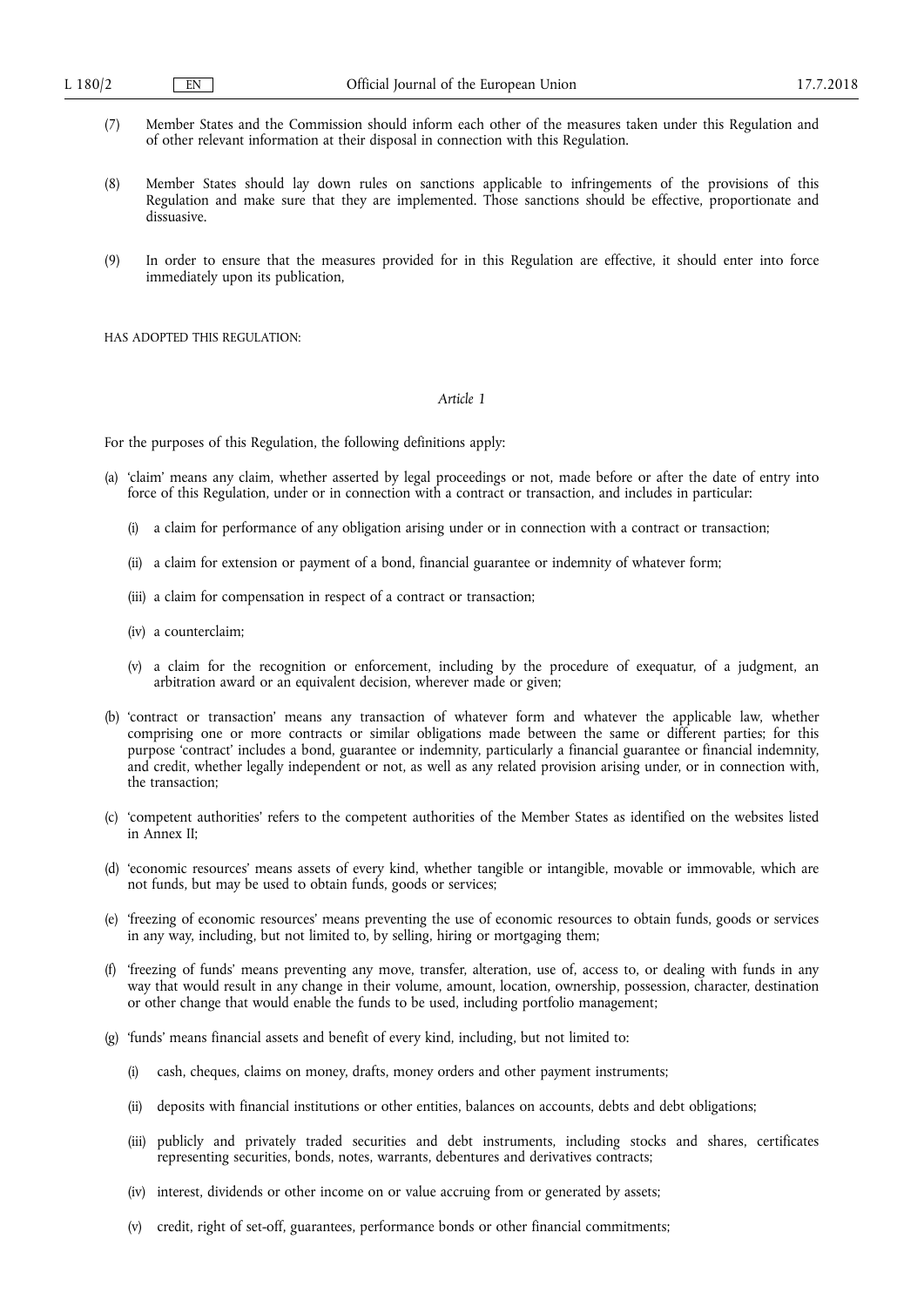- (vi) letters of credit, bills of lading, bills of sale; and
- (vii) documents showing evidence of an interest in funds or financial resources;
- (h) 'territory of the Union' means the territories of the Member States to which the Treaty is applicable, under the conditions laid down in the Treaty, including their airspace.

#### *Article 2*

1. All funds and economic resources belonging to, owned, held or controlled by any natural or legal person, entity or body as listed in Annex I shall be frozen.

2. No funds or economic resources shall be made available, directly or indirectly, to or for the benefit of natural or legal persons, entities or bodies listed in Annex I.

3. Annex I shall include natural or legal persons, entities and bodies which, in accordance with Article 2(1) of Decision (CFSP) 2018/1006, have been identified by the Council as:

- (a) undermining the rule of law or obstructing an inclusive political solution in the Maldives, including by acts of violence, repression or inciting violence;
- (b) being involved in planning, directing, or committing serious human rights violations or abuses; and
- (c) associated with the persons, entities or bodies referred to in points (a) and (b).

## *Article 3*

1. By way of derogation from Article 2, the competent authorities of the Member States may authorise the release of certain frozen funds or economic resources, or the making available of certain funds or economic resources, under such conditions as they deem appropriate, after having determined that the funds or economic resources concerned are:

- (a) necessary to satisfy the basic needs of natural or legal persons listed in Annex I and dependent family members of such natural persons, including payments for foodstuffs, rent or mortgage, medicines and medical treatment, taxes, insurance premiums, and public utility charges;
- (b) intended exclusively for payment of reasonable professional fees or reimbursement of incurred expenses associated with the provision of legal services;
- (c) intended exclusively for payment of fees or service charges for routine holding or maintenance of frozen funds or economic resources;
- (d) necessary for extraordinary expenses, provided that the relevant competent authority has notified the competent authorities of the other Member States and the Commission of the grounds on which it considers that a specific authorisation should be granted, at least two weeks prior to authorisation; or
- (e) to be paid into or from an account of a diplomatic or consular mission or an international organisation enjoying immunities in accordance with international law, insofar as such payments are intended to be used for official purposes of the diplomatic or consular mission or international organisation.

2. The Member State concerned shall inform the other Member States and the Commission of any authorisation granted under paragraph 1.

#### *Article 4*

1. By way of derogation from Article 2(1), the competent authorities of the Member States may authorise the release of certain frozen funds or economic resources, provided that following conditions are met:

(a) the funds or economic resources are subject to an arbitral decision rendered prior to the date on which the natural or legal person, entity or body referred to in Article 2 was listed in Annex I, or of a judicial or administrative decision rendered in the Union, or a judicial decision enforceable in the Member State concerned, prior to or after that date;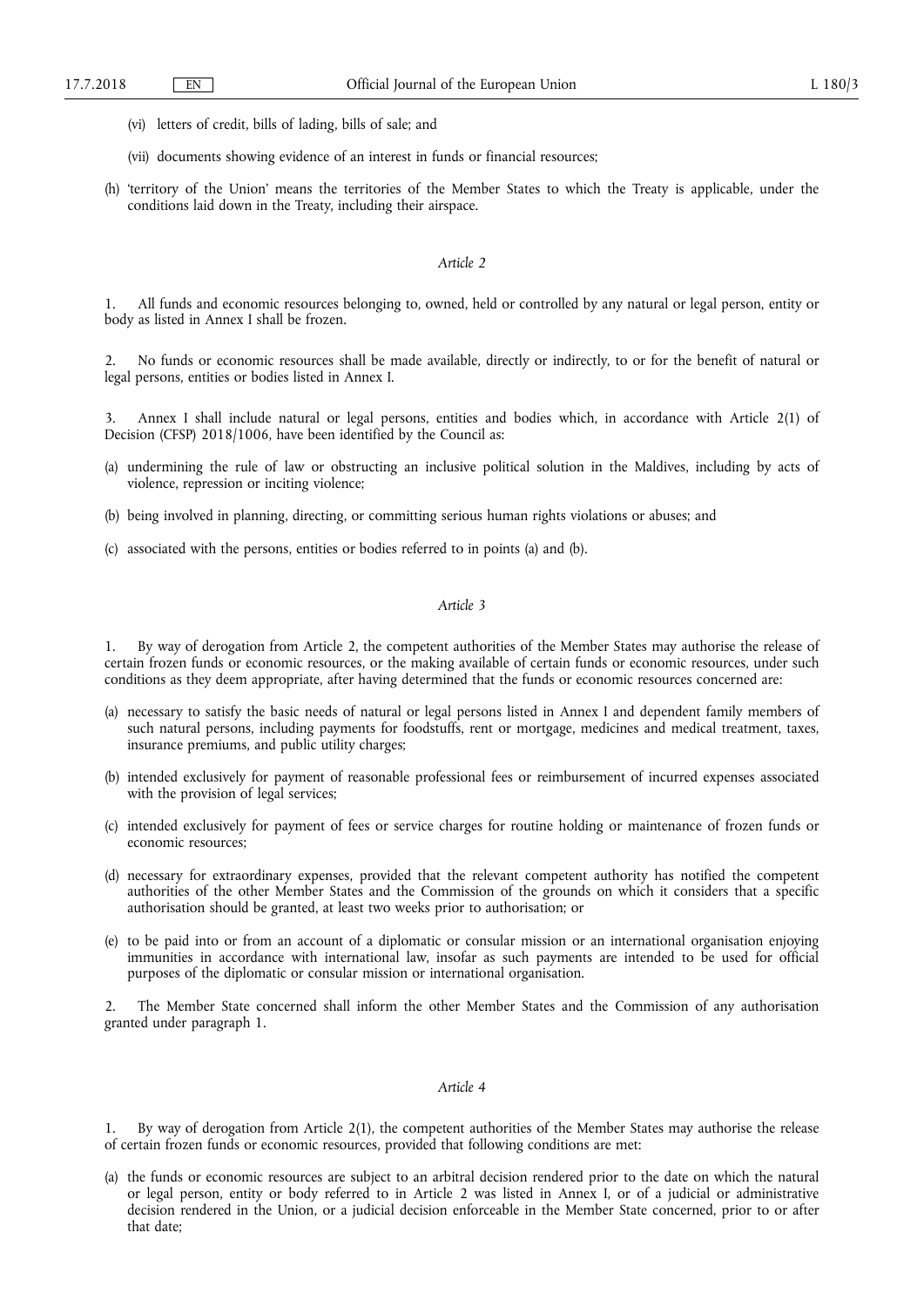- (b) the funds or economic resources will be used exclusively to satisfy claims secured by such a decision or recognised as valid in such a decision, within the limits set by applicable laws and regulations governing the rights of persons having such claims;
- (c) the decision is not for the benefit of a natural or legal person, entity or body listed in Annex I; and
- (d) recognising the decision is not contrary to public policy in the Member State concerned.

2. The Member State concerned shall inform the other Member States and the Commission of any authorisation granted under paragraph 1.

#### *Article 5*

1. By way of derogation from Article 2(1) and provided that a payment by a natural or legal person, entity or body listed in Annex I is due under a contract or agreement that was concluded by, or an obligation that arose for, the natural or legal person, entity or body concerned before the date on which that natural or legal person, entity or body was included in Annex I, the competent authorities of the Member States may authorise, under such conditions as they deem appropriate, the release of certain frozen funds or economic resources, provided that the competent authority concerned has determined that:

- (a) the funds or economic resources will be used for a payment by a natural or legal person, entity or body listed in Annex I; and
- (b) the payment is not in breach of Article 2(2).

2. The Member State concerned shall inform the other Member States and the Commission of any authorisation granted under paragraph 1.

#### *Article 6*

1. Article 2(2) shall not prevent the crediting of the frozen accounts by financial or credit institutions that receive funds transferred by third parties onto the account of a listed natural or legal person, entity or body, provided that any additions to such accounts will also be frozen. The financial or credit institution shall inform the relevant competent authority about any such transaction without delay.

- 2. Article 2(2) shall not apply to the addition to frozen accounts of:
- (a) interest or other earnings on those accounts;
- (b) payments due under contracts, agreements or obligations that were concluded or arose before the date on which the natural or legal person, entity or body referred to in Article 2 was included in Annex I; or
- (c) payments due under judicial, administrative or arbitral decisions rendered in the Union or enforceable in the Member State concerned.

#### *Article 7*

1. Without prejudice to the applicable rules concerning reporting, confidentiality and professional secrecy, natural and legal persons, entities and bodies shall:

- (a) supply immediately any information which would facilitate compliance with this Regulation, such as information on accounts and amounts frozen in accordance with Article 2, to the competent authority of the Member State where they are resident or located, and they shall transmit such information, directly or through the Member State, to the Commission; and
- (b) cooperate with the competent authority in any verification of this information.
- 2. Any additional information received directly by the Commission shall be made available to the Member States.

3. Any information provided or received in accordance with this Article shall be used only for the purposes for which it was provided or received.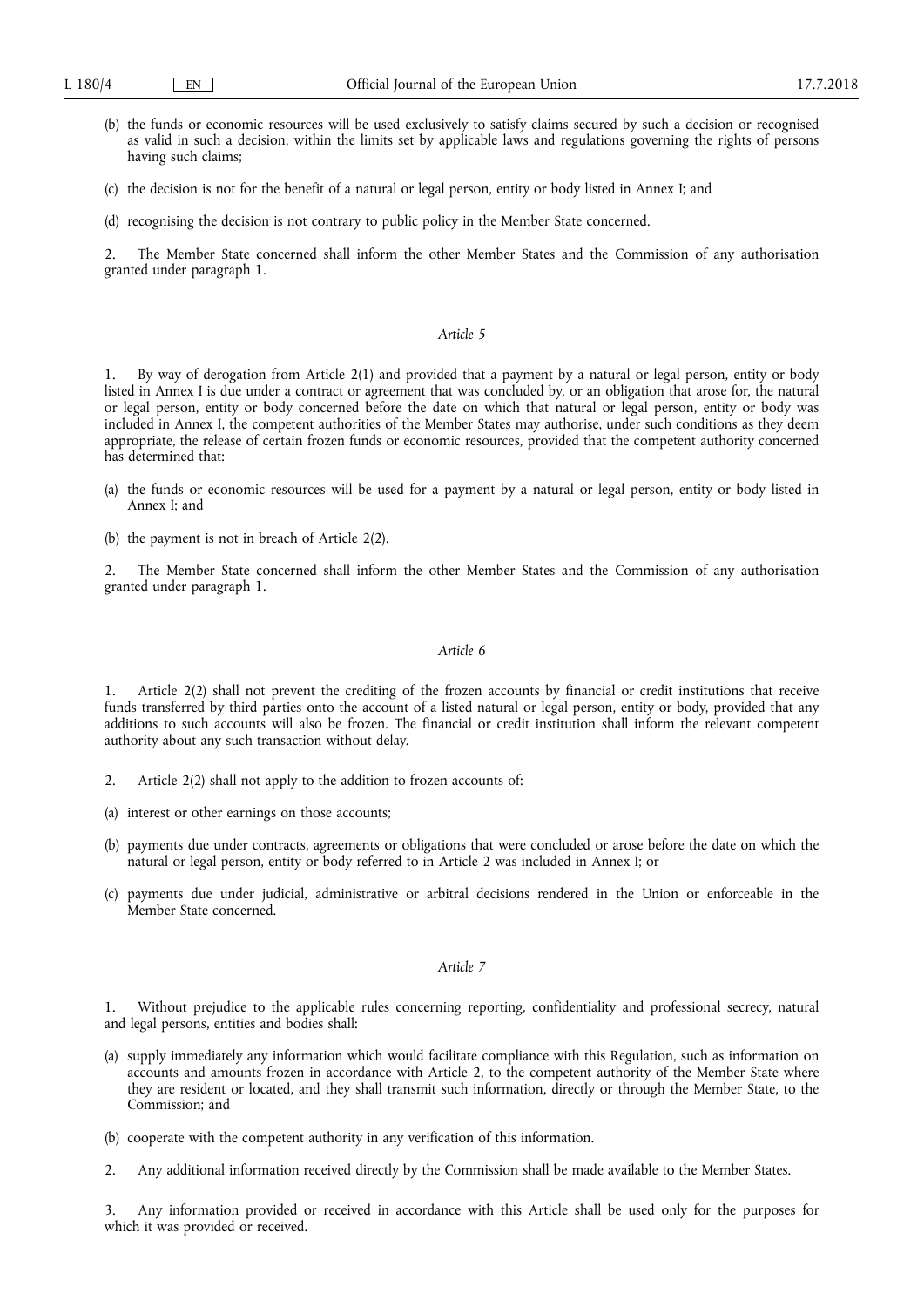#### *Article 8*

It shall be prohibited to participate, knowingly and intentionally, in activities the object or effect of which is to circumvent the measures referred to in Article 2.

#### *Article 9*

1. The freezing of funds and economic resources or the refusal to make funds or economic resources available, carried out in good faith on the basis that such action is in accordance with this Regulation, shall not give rise to liability of any kind on the part of the natural or legal person or entity or body implementing it, or its directors or employees, unless it is proved that the funds and economic resources were frozen or withheld as a result of negligence.

2. Actions by natural or legal persons, entities or bodies shall not give rise to any liability of any kind on their part if they did not know, and had no reasonable cause to suspect, that their actions would infringe the measures set out in this Regulation.

### *Article 10*

1. No claims in connection with any contract or transaction the performance of which has been affected, directly or indirectly, in whole or in part, by the measures imposed under this Regulation, including claims for indemnity or any other claim of this type, such as a claim for compensation or a claim under a guarantee, notably a claim for extension or payment of a bond, guarantee or indemnity, particularly a financial guarantee or financial indemnity, of whatever form, shall be satisfied, if they are made by:

- (a) designated natural or legal persons, entities or bodies listed in Annex I;
- (b) any natural or legal person, entity or body acting through or on behalf of one of the persons, entities or bodies referred to in point (a).

2. In any proceedings for the enforcement of a claim, the onus of proving that satisfying the claim is not prohibited by paragraph 1 shall be on the natural or legal person, entity or body seeking the enforcement of that claim.

3. This Article is without prejudice to the right of the natural or legal persons, entities and bodies referred to in paragraph 1 to judicial review of the legality of the non-performance of contractual obligations in accordance with this Regulation.

#### *Article 11*

1. The Commission and Member States shall inform each other of the measures taken under this Regulation and share any other relevant information at their disposal in connection with this Regulation, in particular information:

(a) in respect of funds frozen under Article 2 and authorisations granted under Articles 3, 4 and 5;

(b) in respect of violation and enforcement problems and judgments handed down by national courts.

2. The Member States shall immediately inform each other and the Commission of any other relevant information at their disposal which might affect the effective implementation of this Regulation.

#### *Article 12*

Where the Council decides to subject a natural or legal person, entity or body to the measures referred to in Article 2, it shall amend Annex I accordingly.

2. The Council shall communicate its decision, including the grounds for listing, to the natural or legal person, entity or body referred to in paragraph 1, either directly, if the address is known, or through the publication of a notice, providing such natural or legal person, entity or body with an opportunity to present observations.

Where observations are submitted, or where substantial new evidence is presented, the Council shall review its decision and inform the natural or legal person, entity or body concerned accordingly.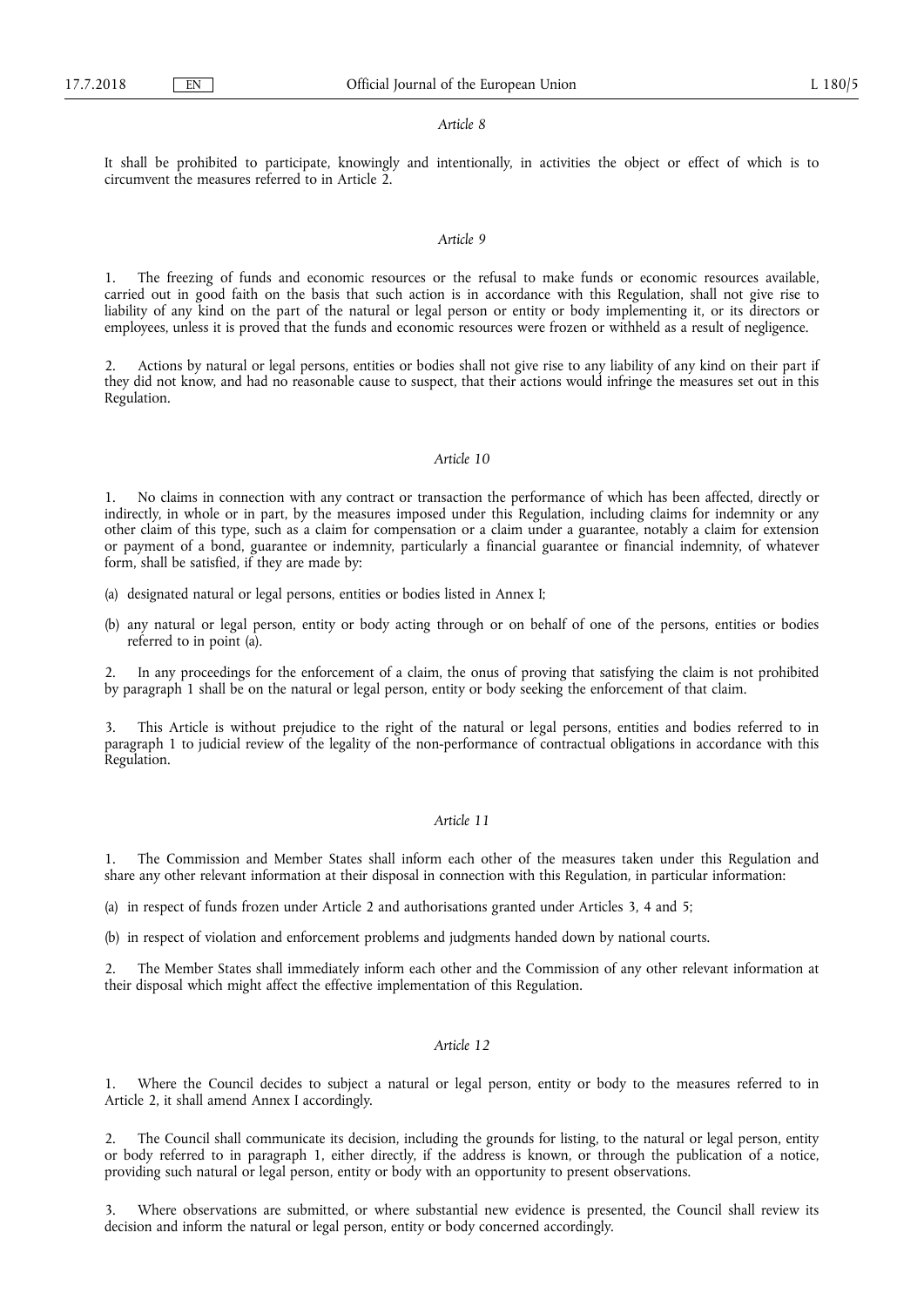4. The list in Annex I shall be reviewed at regular intervals and at least every 12 months.

5. The Commission shall be empowered to amend Annex II on the basis of information supplied by the Member States.

#### *Article 13*

1. Annex I shall include the grounds for the listing of natural or legal persons, entities or bodies concerned.

2. Annex I shall include, where available, information necessary to identify the natural or legal persons, entities or bodies concerned. With regard to natural persons, such information may include names including aliases, date and place of birth, nationality, passport and identity card numbers, gender, address, if known, and function or profession. With regard to legal persons, entities and bodies, such information may include names, place and date of registration, registration number and place of business.

## *Article 14*

1. Member States shall lay down the rules on penalties applicable to infringements of the provisions of this Regulation and shall take all measures necessary to ensure that they are implemented. The penalties provided for must be effective, proportionate and dissuasive.

2. Member States shall notify those rules to the Commission without delay after the entry into force of this Regulation and shall notify it of any subsequent amendment.

## *Article 15*

1. The Commission shall process personal data in order to carry out its tasks under this Regulation. These tasks include:

- (a) adding the contents of Annex I to the electronic 'Consolidated list of persons, groups and entities subject to EU financial sanctions' and to the interactive EU Sanctions Map, which are both accessible to the public;
- (b) processing of information on the impact of the measures of this Regulation such as the value of frozen funds and information on authorisations granted by the competent authorities.

2. For the purposes of paragraph 1, the Commission service listed in Annex II is designated as 'controller' for the Commission within the meaning of Article 2(d) of Regulation (EC) No 45/2001, in order to ensure that the natural persons concerned can exercise their rights under Regulation (EC) No 45/2001.

## *Article 16*

1. Member States shall designate the competent authorities referred to in this Regulation and identify them on the websites listed in Annex II. Member States shall notify the Commission of any changes in the addresses of their websites listed in Annex II.

2. Member States shall notify the Commission of their competent authorities, including the contact details of those competent authorities, without delay after the entry into force of this Regulation, and shall notify it of any subsequent amendment.

3. Where this Regulation sets out a requirement to notify, inform or otherwise communicate with the Commission, the address and other contact details to be used for such communication shall be those indicated in Annex II.

# *Article 17*

This Regulation shall apply:

(a) within the territory of the Union, including its airspace;

(b) on board of any aircraft or any vessel under the jurisdiction of a Member State;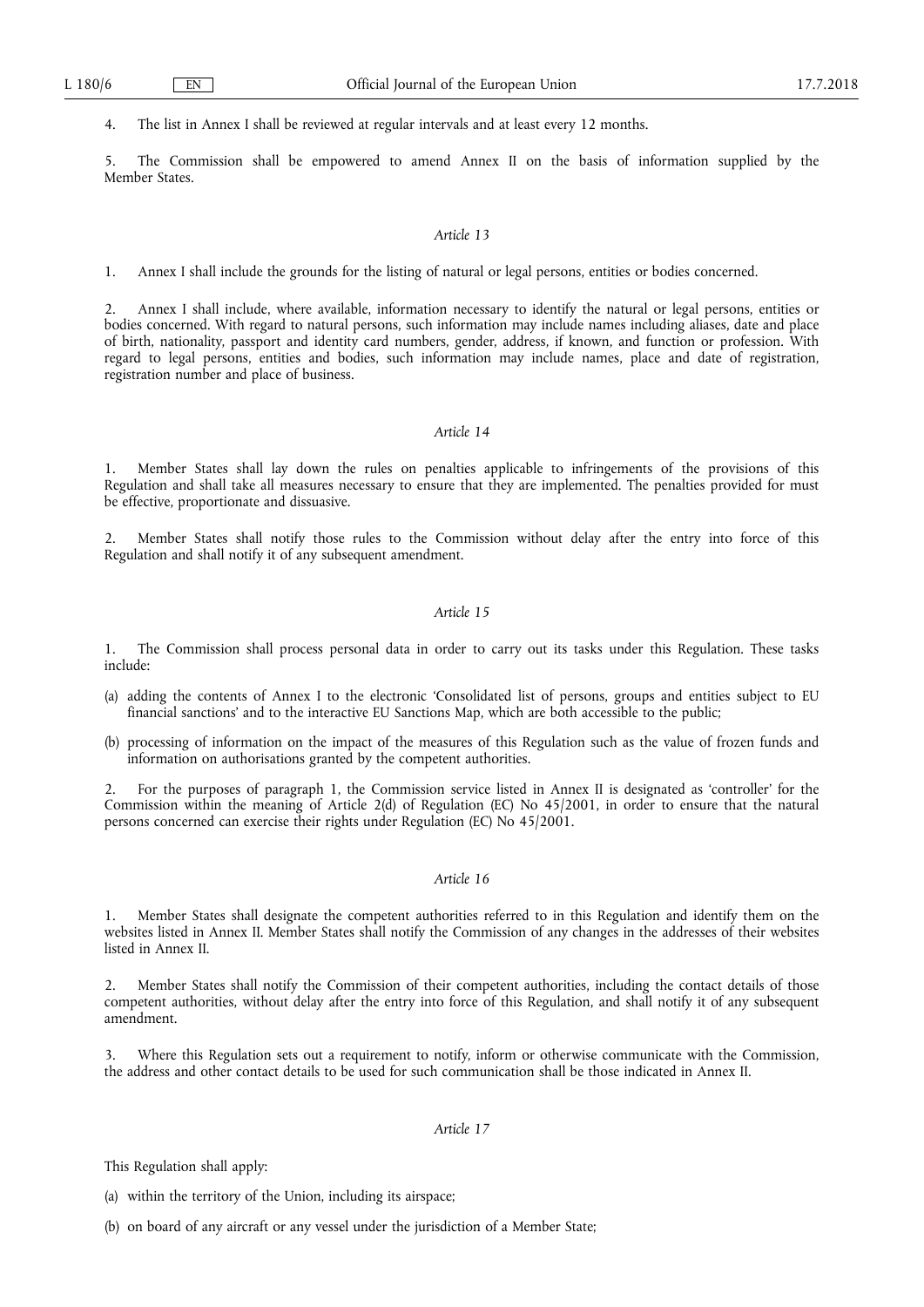(c) to any natural person inside or outside the territory of the Union who is a national of a Member State;

- (d) to any legal person, entity or body, inside or outside the territory of the Union, which is incorporated or constituted under the law of a Member State;
- (e) to any legal person, entity or body in respect of any business done in whole or in part within the Union.

*Article 18* 

This Regulation shall enter into force on the day of its publication in the *Official Journal of the European Union*.

This Regulation shall be binding in its entirety and directly applicable in all Member States.

Done at Brussels, 16 July 2018.

*For the Council The President*  F. MOGHERINI

*ANNEX I* 

**List of natural and legal persons, entities and bodies referred to in Article 2** 

[…]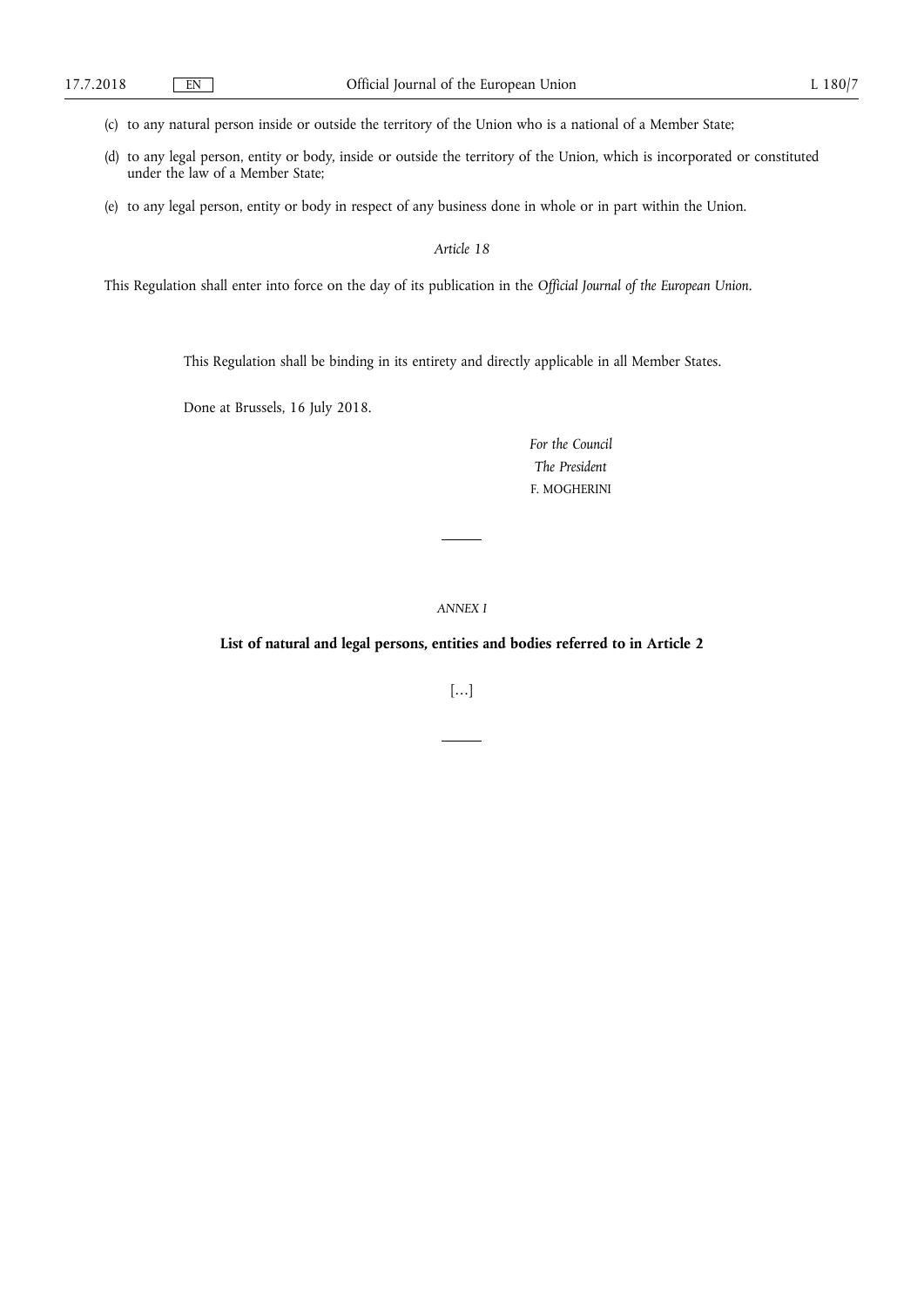# *ANNEX II*

#### **WEBSITES FOR INFORMATION ON THE COMPETENT AUTHORITIES AND ADDRESS FOR NOTIFICATIONS TO THE COMMISSION**

BELGIUM

[https://diplomatie.belgium.be/nl/Beleid/beleidsthemas/vrede\\_en\\_veiligheid/sancties](https://diplomatie.belgium.be/nl/Beleid/beleidsthemas/vrede_en_veiligheid/sancties) 

[https://diplomatie.belgium.be/fr/politique/themes\\_politiques/paix\\_et\\_securite/sanctions](https://diplomatie.belgium.be/fr/politique/themes_politiques/paix_et_securite/sanctions)

[https://diplomatie.belgium.be/en/policy/policy\\_areas/peace\\_and\\_security/sanctions](https://diplomatie.belgium.be/en/policy/policy_areas/peace_and_security/sanctions) 

BULGARIA

<http://www.mfa.bg/en/pages/135/index.html>

CZECH REPUBLIC

[www.financnianalytickyurad.cz/mezinarodni-sankce.html](http://www.financnianalytickyurad.cz/mezinarodni-sankce.html)

DENMARK

<http://um.dk/da/Udenrigspolitik/folkeretten/sanktioner/>

GERMANY

<http://www.bmwi.de/DE/Themen/Aussenwirtschaft/aussenwirtschaftsrecht,did=404888.html>

ESTONIA

[http://www.vm.ee/est/kat\\_622/](http://www.vm.ee/est/kat_622/)

IRELAND

<http://www.dfa.ie/home/index.aspx?id=28519>

**GREECE** 

<http://www.mfa.gr/en/foreign-policy/global-issues/international-sanctions.html>

SPAIN

[http://www.exteriores.gob.](http://www.exteriores.gob.es/Portal/en/PoliticaExteriorCooperacion/GlobalizacionOportunidadesRiesgos/Paginas/SancionesInternacionales.aspx) [es/Portal/en/PoliticaExteriorCooperacion/GlobalizacionOportunidadesRiesgos/Paginas/SancionesInternacionales.aspx](http://www.exteriores.gob.es/Portal/en/PoliticaExteriorCooperacion/GlobalizacionOportunidadesRiesgos/Paginas/SancionesInternacionales.aspx)

FRANCE

<http://www.diplomatie.gouv.fr/fr/autorites-sanctions/>

CROATIA

<http://www.mvep.hr/sankcije>

ITALY

[https://www.esteri.it/mae/it/politica\\_estera/politica\\_europea/misure\\_deroghe](https://www.esteri.it/mae/it/politica_estera/politica_europea/misure_deroghe)

**CYPRUS** 

[http://www.mfa.gov.cy/mfa/mfa2016.nsf/mfa35\\_en/mfa35\\_en?OpenDocument](http://www.mfa.gov.cy/mfa/mfa2016.nsf/mfa35_en/mfa35_en?OpenDocument)

LATVIA

<http://www.mfa.gov.lv/en/security/4539>

LITHUANIA

<http://www.urm.lt/sanctions>